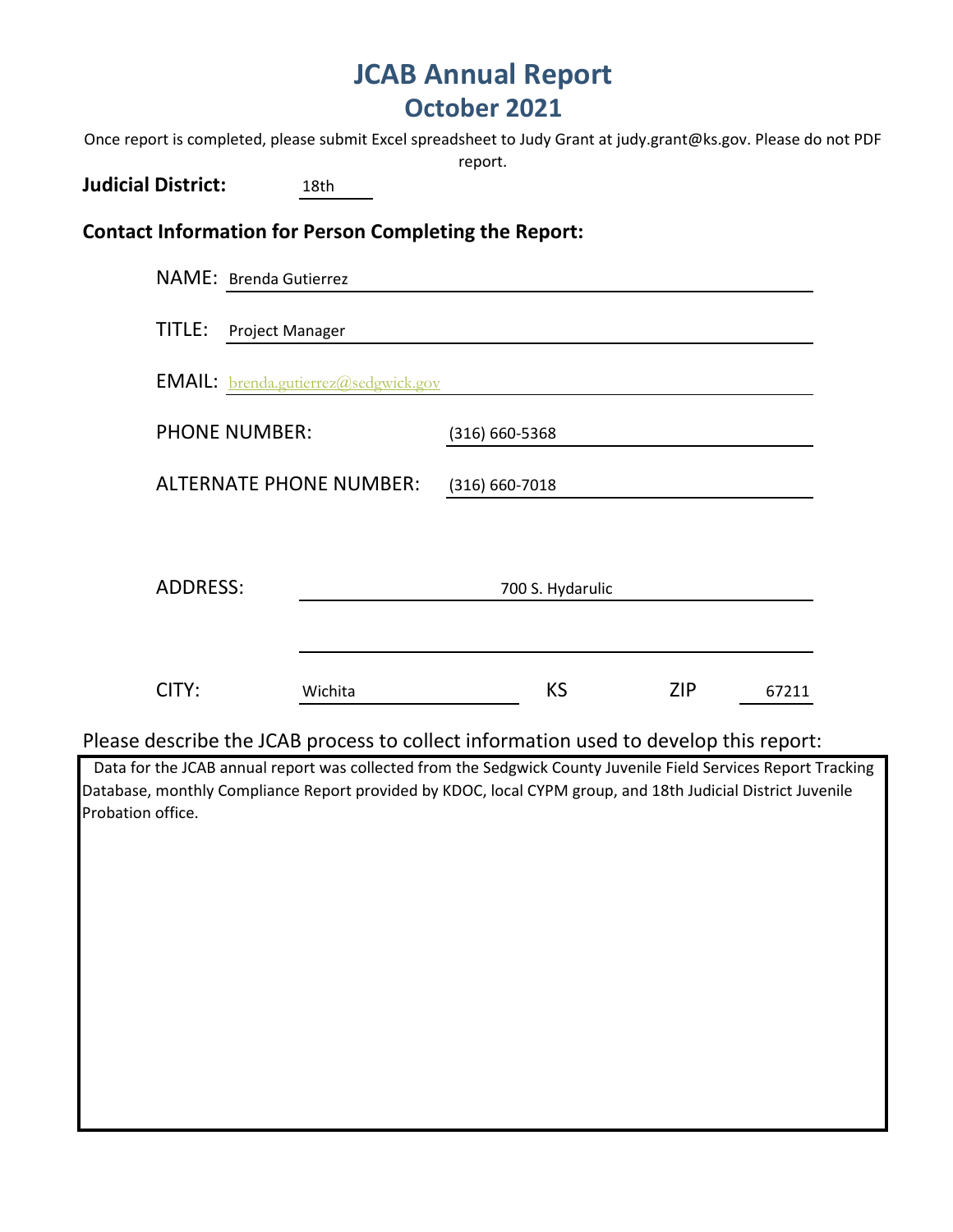### 2021 Annual JCAB Report Signature Page

By signing this report, you are agreeing with the data contained herein for your judicial district, to be submitted to the Kansas Department of Corrections and the Kansas Juvenile Justice Oversight Committee. All information contained in this report is true and accurate, to the best of your knowledge.

\*\*Signatures may be included on spreadsheet as an image, for submission purposes.

**Community Corrections Director Community Corrections Director** Date

**JCAB Chairperson** Date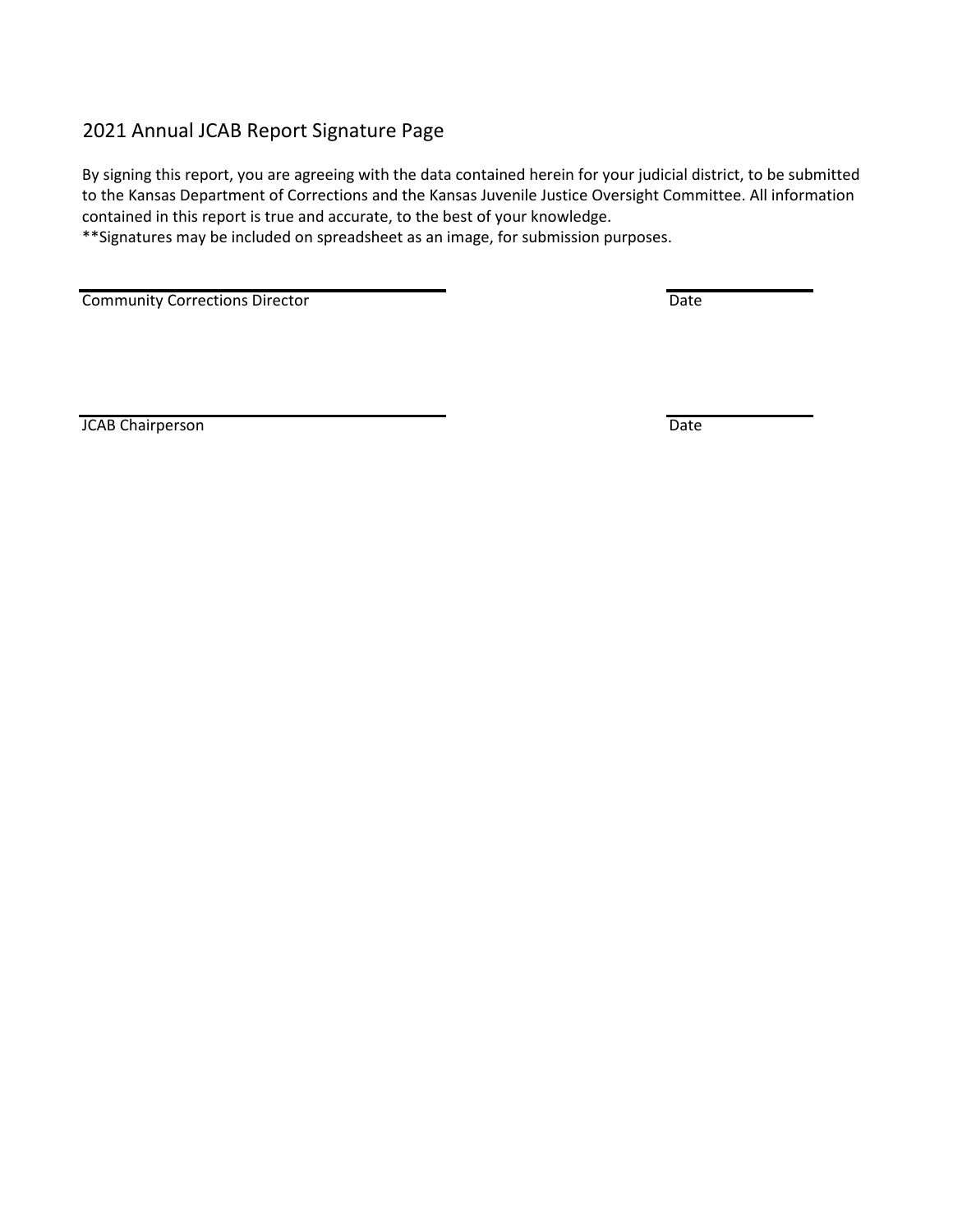### **2021 Annual JCAB Report 18th Judicial District Youth Data: Table 1**

**INSTRUCTIONS: Please identify how many males and females are in your district for each category below. All blue boxes should be filled in. The "total" column is already formatted to add this for you. This is point-in-time data not total numbers for the whole year: how many youth were on supervision on the date specified below.** 

**For youth in out-of-home placement - Please do not include temporary custody youths, or youth in the following placements: JCF, JDC, PRTF, in-patient substance abuse, hospital, home or relative's home, AWOL, or living independently. DO INCLUDE placement types of group homes, TLP, CIP, and foster care. Please also include youth placed out of home through juvenile justice AND child welfare.**

| <b>Number of Males on</b><br>community<br>corrections<br>supervision as of June<br>30, 2021 (include IIP,<br>ISP, CM, and CR<br>youth)<br>Male | <b>Number of Females on</b><br>community corrections<br>supervision as of June<br>30, 2021 (include IIP,<br>ISP, CM, and CR youth)<br>Female                            | <b>TOTAL</b> | How many males<br>were in out-of-<br>home placement<br>as of June 30,<br>2021?<br><b>Males</b> | How many<br>females were in<br>out-of-home<br>placement as of<br>June 30, 2021?<br><b>Females</b> | <b>TOTAL</b> | How many court<br>services Males were<br>under supervision as<br>of June 30, 2021<br>(include IIP if operated<br>by court services, and<br>probation)?<br><b>Males</b> | How many court<br>services Females<br>were under<br>supervision as of June<br>30, 2021 (include IIP<br>if operated by court<br>services, and<br>probation)?<br><b>Females</b> | <b>TOTAL</b> |
|------------------------------------------------------------------------------------------------------------------------------------------------|-------------------------------------------------------------------------------------------------------------------------------------------------------------------------|--------------|------------------------------------------------------------------------------------------------|---------------------------------------------------------------------------------------------------|--------------|------------------------------------------------------------------------------------------------------------------------------------------------------------------------|-------------------------------------------------------------------------------------------------------------------------------------------------------------------------------|--------------|
| 154                                                                                                                                            | 48                                                                                                                                                                      | 202          | $\overline{a}$                                                                                 | 5                                                                                                 | 9            | 42                                                                                                                                                                     | <b>10</b>                                                                                                                                                                     | 52           |
| ISP/CM: 143 & IIP: 11  ISP/CM: 35 & IIP: 13                                                                                                    |                                                                                                                                                                         |              | 1 CR at TLP                                                                                    | 1 CR at Maternity Home                                                                            |              |                                                                                                                                                                        |                                                                                                                                                                               |              |
|                                                                                                                                                |                                                                                                                                                                         |              | 3 at CINC                                                                                      | 4 at CINC Placement                                                                               |              |                                                                                                                                                                        |                                                                                                                                                                               |              |
| COVID.                                                                                                                                         | Court service reports the reduced numbers seen when comparing 2020 and 2021 figures is a result of reduced court dockets and juvenile case filings due to the impact of |              |                                                                                                |                                                                                                   |              |                                                                                                                                                                        |                                                                                                                                                                               |              |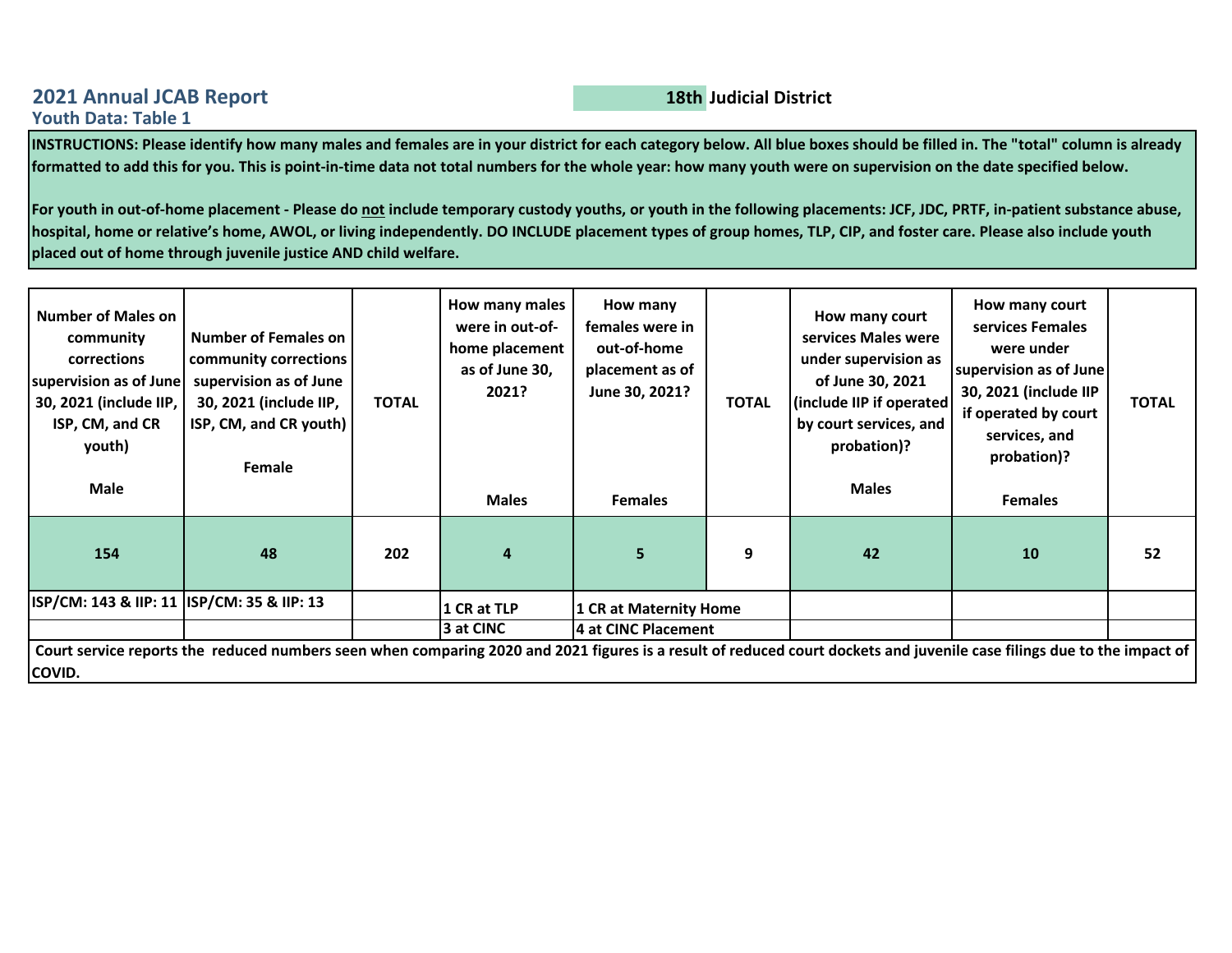### **2021 Annual JCAB Report 18th Judicial District Youth Data: Table 2**

**INSTRUCTIONS: The purpose of this table is to gather data available across the state on crossover youth. Please identify how many males and females are in your district for each category below. All blue boxes should be completed. The "total" column is already formatted to add this for you. If no data is available for the district, please mark "no" on the first question and leave the remaining boxes blank.** 

|                                                                                                                                       | Yes | No |
|---------------------------------------------------------------------------------------------------------------------------------------|-----|----|
| Does your Judicial District track data on Crossover Youth? Crossover Youth is defined as youth who are known to both juvenile         |     |    |
| justice and child welfare systems. This could include voluntary child welfare services, dual adjudication, IIP, etc. Please check the |     |    |
| appropriate box.                                                                                                                      |     |    |

| If yes to the above question, please identify the number of crossover<br>vouth in each category: community corrections and court services. | Male crossover<br>youth on<br>Community<br><b>Corrections</b><br><b>Supervision</b> | <b>Female crossover I</b><br>youth on<br>Community<br><b>Corrections</b><br><b>Supervision</b> | Male crossover<br>youth on Court<br><b>Services</b><br><b>Supervision</b> | <b>Female crossover</b><br>vouth on Court<br><b>Services</b><br>Supervision | <b>Total</b> |
|--------------------------------------------------------------------------------------------------------------------------------------------|-------------------------------------------------------------------------------------|------------------------------------------------------------------------------------------------|---------------------------------------------------------------------------|-----------------------------------------------------------------------------|--------------|
|                                                                                                                                            |                                                                                     |                                                                                                |                                                                           |                                                                             | 19           |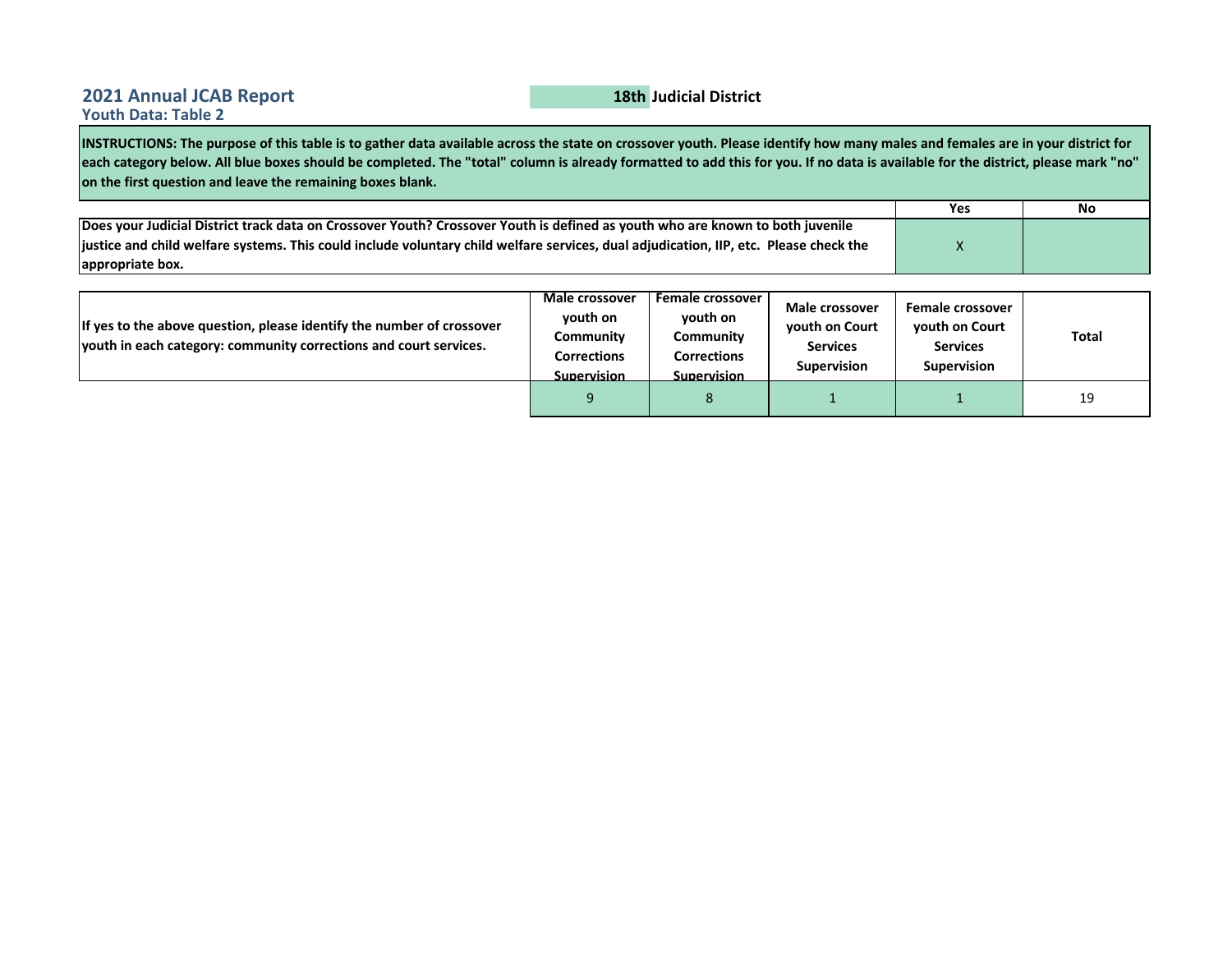### **2021 Annual JCAB Report 18th Judicial District Youth Data: Table 3**

**INSTRUCTIONS: Please identify risk levels for males and females in each category below, as of June 30, 2020. This is point-in-time data, not the annual total. All blue boxes should be completed with data.**

|                   |                                      | <b>Total Females on Supervision</b> | <b>Males in Out-of-Home</b> |                               |                 | <b>Females on</b>  |
|-------------------|--------------------------------------|-------------------------------------|-----------------------------|-------------------------------|-----------------|--------------------|
|                   | <b>Total Males on Supervision on</b> | on June 30, 2020 (this              | Placement on June 30, 2020  | <b>Females in Out-of-Home</b> | <b>Males on</b> | Court              |
| <b>Risk Level</b> | June 30, 2020 (this includes all     | includes all youth, even            | (include ONLY youth placed  | Placement on June 30, 2020    | Court           | <b>Services</b>    |
|                   | youth, even those in out-of-         | those in out-of-home                | out of home for both        | (include ONLY youth placed    | <b>Services</b> | <b>Supervision</b> |
|                   | home supervision; do not             | supervision; do not include         | juvenile justice and child  | out of home for both          | Supervision     | on June 30,        |
|                   | include court services youth         | court services youth here)          | welfare)                    | juvenile justice and child    | on June 30,     | 2020               |
| Low Risk          | 18                                   |                                     |                             |                               |                 |                    |
| Moderate Risk     | 92                                   | 20                                  |                             |                               | 37              |                    |
| <b>High Risk</b>  | 33                                   |                                     |                             |                               |                 |                    |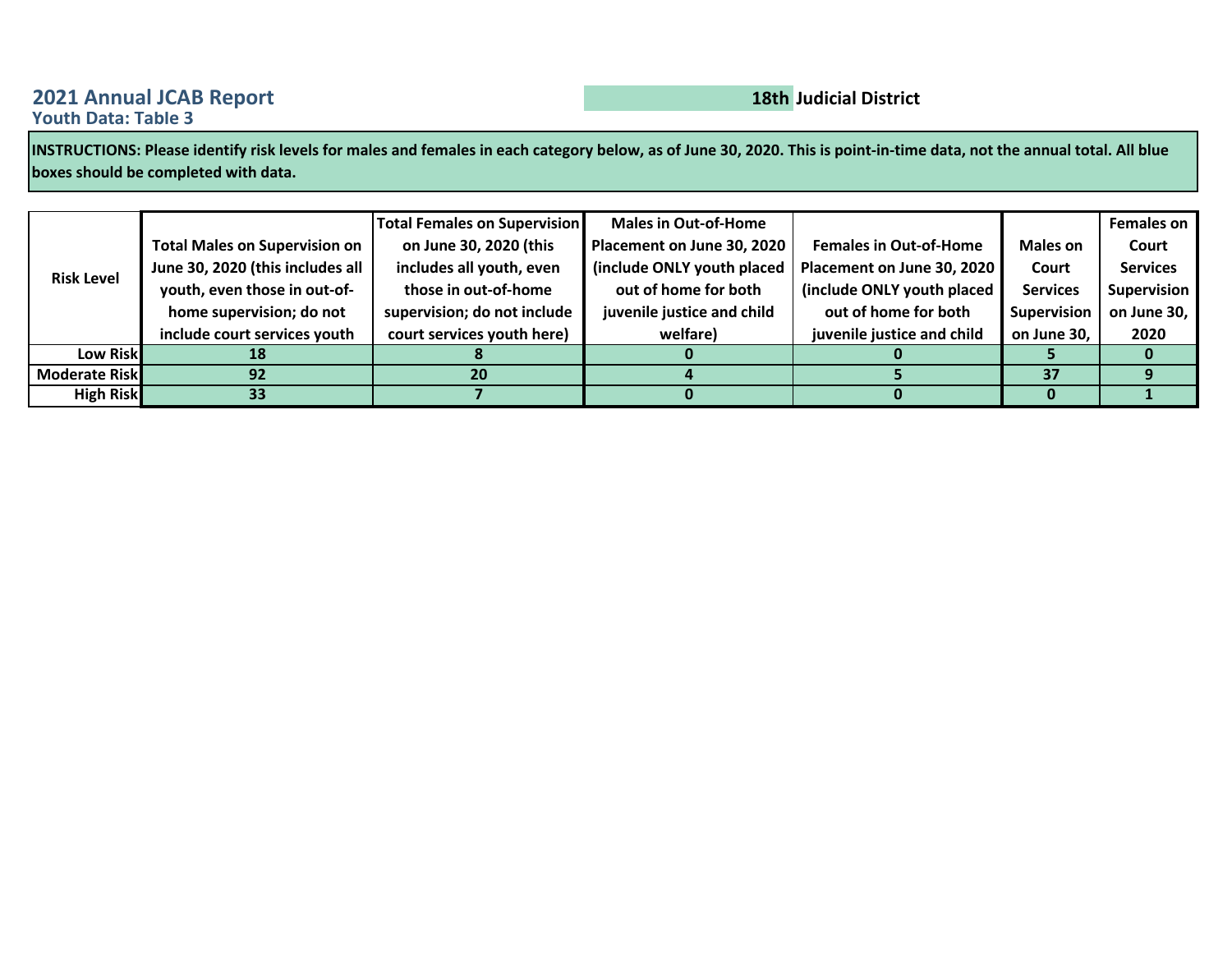**INSTRUCTIONS: For each item listed in the Program Title/Topic column, please identify if justice-involved youth AND/OR families have access to these services in your district. All blue boxes should be completed, although "notes/comments" are optional.**

| <b>Program Title/Topic</b>                                      | Do justice-involved<br>youth/families have<br>access to this service in<br>your district? (Mark Yes<br>or No only) | Notes/Comments (i.e. please identify if both youth AND families<br>have access, or any other relevant information) |
|-----------------------------------------------------------------|--------------------------------------------------------------------------------------------------------------------|--------------------------------------------------------------------------------------------------------------------|
| <b>Education (HS or GED, may also</b>                           | Yes                                                                                                                | <b>Both</b>                                                                                                        |
| include tutoring)                                               |                                                                                                                    |                                                                                                                    |
| <b>Vocational/Employment/Job Skills</b>                         | Yes                                                                                                                | <b>Both</b>                                                                                                        |
| <b>Anger Management</b>                                         | Yes                                                                                                                | <b>Both</b>                                                                                                        |
| <b>Cognitive-Behavioral Services or</b><br><b>Programs</b>      | Yes                                                                                                                | <b>Both</b>                                                                                                        |
| <b>Drug/Alcohol Services (Evaluation</b><br>and/or Treatment)   | <b>Yes</b>                                                                                                         | <b>Both</b>                                                                                                        |
| <b>Independent Living Skills</b>                                | Yes                                                                                                                | Youth                                                                                                              |
| <b>Mental Health Services</b>                                   | Yes                                                                                                                | <b>Both</b>                                                                                                        |
| <b>Sex Offender Treatment</b>                                   | Yes                                                                                                                | <b>Both</b>                                                                                                        |
| <b>Mentoring Services</b>                                       | Yes                                                                                                                | <b>Both</b>                                                                                                        |
| <b>Family Support Services (may</b><br>include therapy as well) | Yes                                                                                                                | <b>Both</b>                                                                                                        |
| <b>Transportation Assistance</b>                                | Yes                                                                                                                | <b>Both</b>                                                                                                        |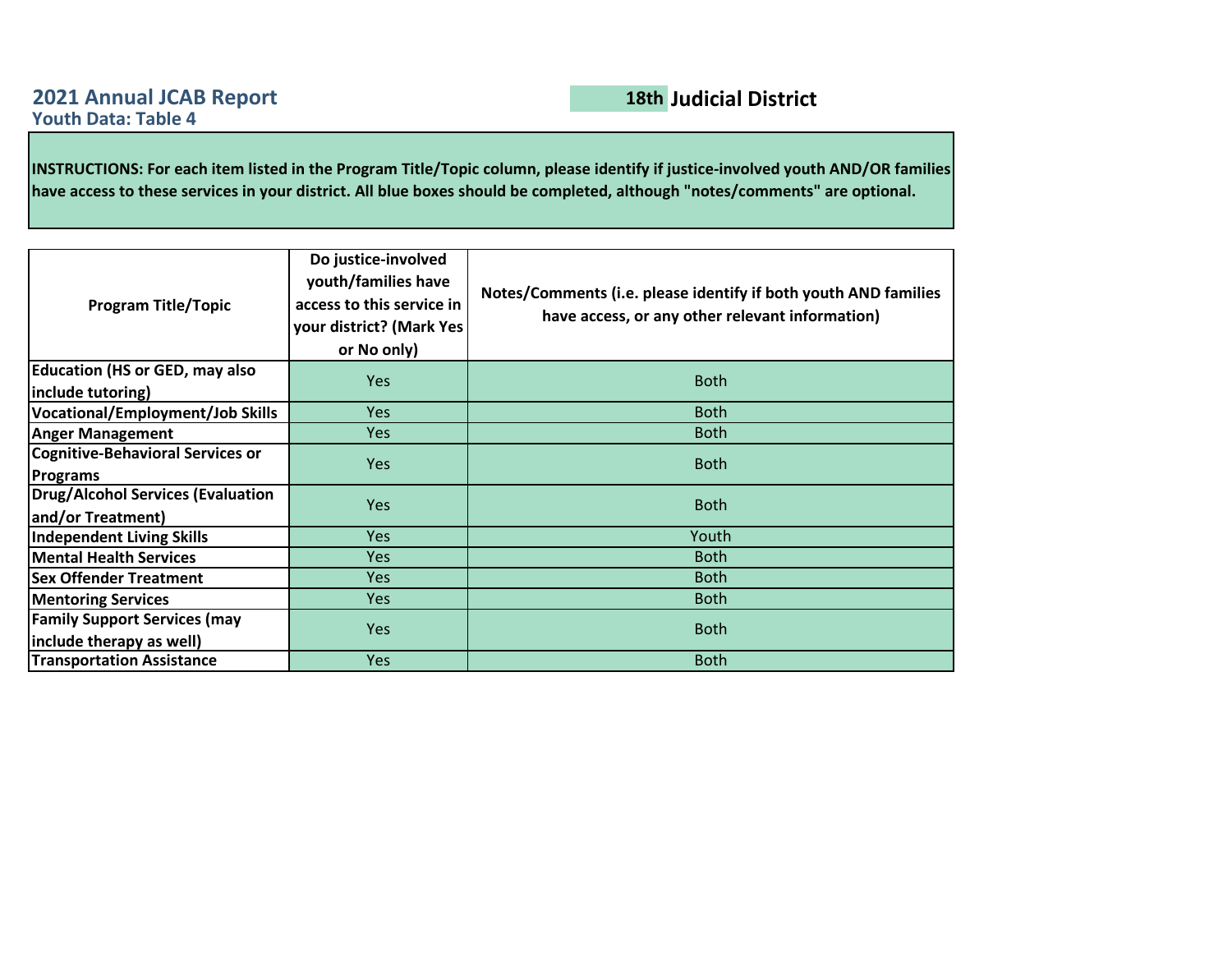### **2021 Annual JCAB Report 18th Judicial District**

### **Program Data: Table 1**

**INSTRUCTIONS: Current Programs in Operation for Juvenile Offenders and Families. Please list out programs/services currently provided to juvenile offenders and families in your district. Please be thorough and complete in the information provided. (Please do not include programs for CINC youth or Prevention Programs)**

| <b>Program Name</b>                                                                                                | Annual<br>Maximum<br>Capacity<br>(Numbers<br>Only) | Actual<br># Served in<br><b>FY20</b><br>(Numbers Only) | <b>Target Population</b>                                                                                                                                                                                                                                 | <b>YLS/CMI Domains</b>                                                                        | <b>Risk Levels</b><br><b>Targeted</b>                                         | Notes/Comments                                                                                                                                                                                                                                                                                                                                                  |
|--------------------------------------------------------------------------------------------------------------------|----------------------------------------------------|--------------------------------------------------------|----------------------------------------------------------------------------------------------------------------------------------------------------------------------------------------------------------------------------------------------------------|-----------------------------------------------------------------------------------------------|-------------------------------------------------------------------------------|-----------------------------------------------------------------------------------------------------------------------------------------------------------------------------------------------------------------------------------------------------------------------------------------------------------------------------------------------------------------|
| <b>Aggression Replacement</b>                                                                                      | 60                                                 | 19.00                                                  | Youth ages 12-20 who struggle with aggressive attitudes                                                                                                                                                                                                  | Personality/Behavior,                                                                         | Moderate                                                                      | Education/Employment Domain if aggression is towards                                                                                                                                                                                                                                                                                                            |
| Cognitive Behavioral                                                                                               | 60                                                 | 13.00                                                  | Low to high-risk juvenile offenders of all ages.                                                                                                                                                                                                         | All Except Substance Abuse                                                                    | Moderate<br>Moderate                                                          | While CBI can be utilized with clients of all risk levels, our                                                                                                                                                                                                                                                                                                  |
| <b>Community Service Work</b><br>(CSW)                                                                             | 100                                                | 43.00                                                  | Any youth who has been court-ordered or volunteers to<br>complete community service work.                                                                                                                                                                | Leisure/Recreation (court),<br>Attitudes/Orientation (MRT)                                    | High<br>Very High<br>Moderate                                                 | Youth complete CSW hours as ordered by the court at<br>sentencing or as part of the MRT curriculum.<br>While C2C can be utilized with clients of all risk levels, our                                                                                                                                                                                           |
| Courage to Change (C2C)                                                                                            | 100                                                | 69.00                                                  | Low to high-risk juvenile offenders of all ages.                                                                                                                                                                                                         | All Except Substance Abuse                                                                    | High<br><b>Very High</b><br>Moderate                                          | program only serves moderate-, high-, and very high-risk<br>vouth.<br>Graduated Responses were issued in response to all                                                                                                                                                                                                                                        |
| <b>Graduated Responses</b><br><b>Independent Living</b>                                                            | 245                                                | 199.00                                                 | Any youth under JFS supervision.                                                                                                                                                                                                                         | <b>All Domains</b>                                                                            | High<br>Very High                                                             | technical violations. A total of 199 Graduated Responses<br>were issued.                                                                                                                                                                                                                                                                                        |
| Training (ILT)/ Life Skills<br>(LS)                                                                                | 100                                                | 28.00                                                  | Youth ages 16+ who are living or working towards living<br>independently                                                                                                                                                                                 | <b>All Domains</b>                                                                            | Moderate<br>High<br>Very High                                                 |                                                                                                                                                                                                                                                                                                                                                                 |
| <b>Job Skills Training</b>                                                                                         | 40                                                 | 17.00                                                  | Youth ages 16+ who are seeking or court-ordered to<br>obtain employment.                                                                                                                                                                                 | Education/Employment,<br>Leisure/Recreation                                                   | Moderate<br>High<br>Very High                                                 | Youth in Job Skills Training have not yet completed their<br>high school diploma or GED.                                                                                                                                                                                                                                                                        |
| <b>Moral Reconation Therapy</b><br>(MRT)                                                                           | 65                                                 | 18.00                                                  | Moderate to high-risk offenders with average or above<br>cognitive functioning.                                                                                                                                                                          | Personality/Behavior,<br>Attitudes/Orientation                                                | Moderate<br>High<br>Very High<br>Moderate                                     |                                                                                                                                                                                                                                                                                                                                                                 |
| <b>Seeking Safety</b>                                                                                              | 75                                                 | 44.00                                                  | Gender-specific programming to address trauma-based &<br>substance use issues, ages 12-17<br>Any youth who has completed a substance abuse                                                                                                               | <b>All Domains</b>                                                                            | High<br>Very High<br>Moderate                                                 | Youth are placed in Seeking Safety based on current or<br>past trauma and/or substance abuse.                                                                                                                                                                                                                                                                   |
| <b>Substance Abuse</b><br>Treatment                                                                                | 240                                                | 40.00                                                  | evaluation that indicates a need for Level 1 or Level 2<br>outpatient treatment.                                                                                                                                                                         | <b>Substance Abuse</b>                                                                        | High<br>Very High                                                             | Contracted provider on-site.                                                                                                                                                                                                                                                                                                                                    |
| The Parent Project                                                                                                 | 35                                                 | 12.00                                                  | Targeted for youth with cases under Juvenile Field                                                                                                                                                                                                       | Family/Parenting                                                                              | N/A                                                                           | This program is open to parents of juvenile offenders,                                                                                                                                                                                                                                                                                                          |
| Thinking for a Change                                                                                              | 60                                                 | 14.00                                                  | Moderate to high-risk offenders, male and female, ages                                                                                                                                                                                                   | Personality/Behavior,                                                                         | Moderate                                                                      |                                                                                                                                                                                                                                                                                                                                                                 |
| Educational<br>Services/Tutoring                                                                                   | 60                                                 | 55.00                                                  | Moderate to high-risk in school/work domain to assist<br>with educational needs.                                                                                                                                                                         | Education/Employment<br>Personality/Behavior,<br>Attitudes/Orientation, Peer<br>Relationships | Moderate<br>High<br><b>Very High</b>                                          | Educational supports are an ongoing ERC Community<br>Resource Team service.<br>OnTrack online education enrichment, GED prep and on<br>site tutoring is scheduled to begin 1st quarter 2021                                                                                                                                                                     |
| Safe Dates                                                                                                         | 40                                                 | 17.00                                                  | Targeted for all youth to educate on how to identify and                                                                                                                                                                                                 | Personality/Behavior,                                                                         | Moderate<br>Moderate                                                          | Programming is scheduled to begin 1st quarter 2021                                                                                                                                                                                                                                                                                                              |
| The Council for Boys and<br>Young Men                                                                              | 40                                                 | 17.00                                                  | Gender specific programming to address relationships<br>and build resiliency.                                                                                                                                                                            | <b>All Domains</b>                                                                            | High<br><b>Very High</b><br>Moderate                                          |                                                                                                                                                                                                                                                                                                                                                                 |
| <b>Community Resource</b><br><b>Services</b>                                                                       | 100                                                | 59.00                                                  | All families of youth being served by the ERC                                                                                                                                                                                                            | <b>All Domains</b>                                                                            | High<br>Very High<br>Moderate                                                 | Community Resource supports are an ongoing<br>ERC/Community Resource Team service.                                                                                                                                                                                                                                                                              |
| Girl's Circle                                                                                                      | 40                                                 | 12.00                                                  | Gender specific programming to address relationships<br>and build resiliency.                                                                                                                                                                            | <b>All Domains</b>                                                                            | High<br>Very High                                                             |                                                                                                                                                                                                                                                                                                                                                                 |
| Immediate Intervention<br>Program (IIP)                                                                            | 475                                                | 30                                                     | Youth who meet offense criteria, have no prior<br>adjudications, and have a JIAC intake or be referred by<br>the D.A.'s Office or the Court.                                                                                                             | Utilizes the JIAC Risk for<br>Reoffending tool.                                               | N/A                                                                           | Community Resource supports are an ongoing<br>ERC/Community Resource Team service.                                                                                                                                                                                                                                                                              |
| <b>Coordination of Services</b>                                                                                    | 145                                                | 6                                                      | Youth offenders ages 10-17, at-risk youth, and the<br>parents or other connected adults involved in the lives of Utilizes the JIAC Risk for<br>these youth                                                                                               | Reoffending tool.                                                                             | Low risk on<br>the Risk For<br>Reoffending<br>(RFR)<br>screening tool. needs. | with an intake at JIAC who have concurrent involvement<br>with the child welfare and juvenile justice systems, are on<br>community supervision (diversion or probation), are<br>released on conditions, or are unsuccessful with the<br>Notice to Appear process. Funding for this program began<br>in July 2020, but start up was slow due to COVID and hiring |
| <b>Crossover Youth Facilitator</b>                                                                                 | N/A                                                | 192                                                    | Youth age 10 and older with any level of concurrent<br>involvement with child welfare and juvenile justice<br>systems, inclusive of out-of-home placements, probation,<br>immediate intervention programs (IIP), and<br>voluntary/preventative services. | <b>All Domains</b>                                                                            | N/A                                                                           | programs provide quarterly outcomes, including recidivism<br>rates that are verified by SCDOC.                                                                                                                                                                                                                                                                  |
| Center for Academic and<br><b>Behavioral Research:</b><br>Community-Based<br><b>Alternative Education</b><br>(AED) | 30                                                 | 8                                                      | Sedgwick County middle and high school youth receiving<br>long-term, out-of-school disciplinary action and are<br>moderate to high risk for offending.                                                                                                   | Education/Employment                                                                          | Moderate<br>High<br><b>Very High</b>                                          | programs provide quarterly outcomes, including recidivism<br>rates that are verified by SCDOC.                                                                                                                                                                                                                                                                  |
| Youth Advocate Program                                                                                             | 55                                                 | N/A                                                    | Youth who have been arrested due to a weapons related<br>charge.                                                                                                                                                                                         | Personality/Behavioral &<br>Attitude/Orientation                                              | Low<br>Moderate<br>High                                                       | Program will provide quarterly outcomes, including<br>recidivism rates that are verified by SCDOC. This program<br>began providing services in July 2021, there were no youth<br>served in fiscal year 2020.                                                                                                                                                    |
| Mental Health Association:<br><b>Promoting Alternative</b><br><b>Thinking Strategies</b><br>(DATHCl)               | 800                                                | 132                                                    | Elementary-aged children at risk for juvenile delinquency Personality/Behavioral &<br>due to identified risk factors and lack o protective factors. Attitude/Orientation                                                                                 |                                                                                               | N/a                                                                           | The program provided quarterly outcomes, including<br>recidivism rates that are verified by SCDOC.                                                                                                                                                                                                                                                              |
|                                                                                                                    |                                                    |                                                        |                                                                                                                                                                                                                                                          |                                                                                               |                                                                               |                                                                                                                                                                                                                                                                                                                                                                 |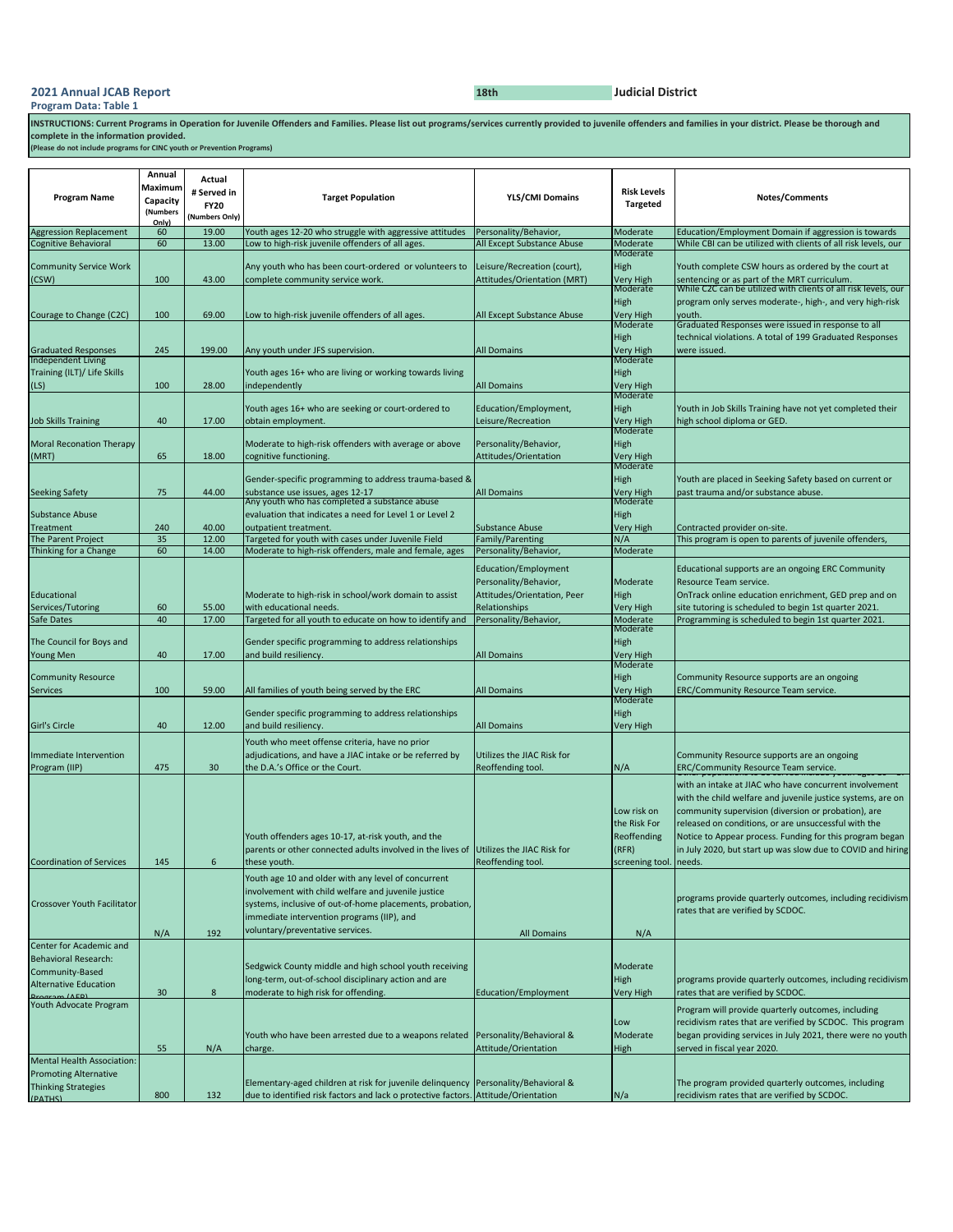| <b>Untamed Athletes</b>     |      |     |                                                                                       |                      | <b>ILOW</b> | The program will provide quarterly outcomes, including     |
|-----------------------------|------|-----|---------------------------------------------------------------------------------------|----------------------|-------------|------------------------------------------------------------|
|                             |      |     |                                                                                       |                      | Imoderate   | recidivism rates that are verified by SCDOC. This program  |
|                             |      |     | Youth age 12-17 who have been involved with eh juvenile Leisure/Recreation, education |                      | High Very   | began providing services in July 2021, there were no youth |
|                             | 100  | N/A | justice system.                                                                       | and employment       | High        | served in fiscal year 2020.                                |
| <b>Community Solutions:</b> |      |     |                                                                                       |                      |             | The program will provide quarterly outcomes, including     |
| Multisystemic Therapy       |      |     |                                                                                       |                      | Moderate    | recidivism rates that are verified by SCDOC. This program  |
| (MST)                       |      |     | MST is an intensive, home-based model for youth                                       | Family/Parenting &   | High        | began providing services in July 2021, there were no youth |
|                             | 20   | N/A | between ages 12-17 and their families.                                                | Personality/Behavior | Very High   | served in fiscal year 2020.                                |
| <b>TOTAL:</b>               | 3085 | 676 |                                                                                       |                      |             |                                                            |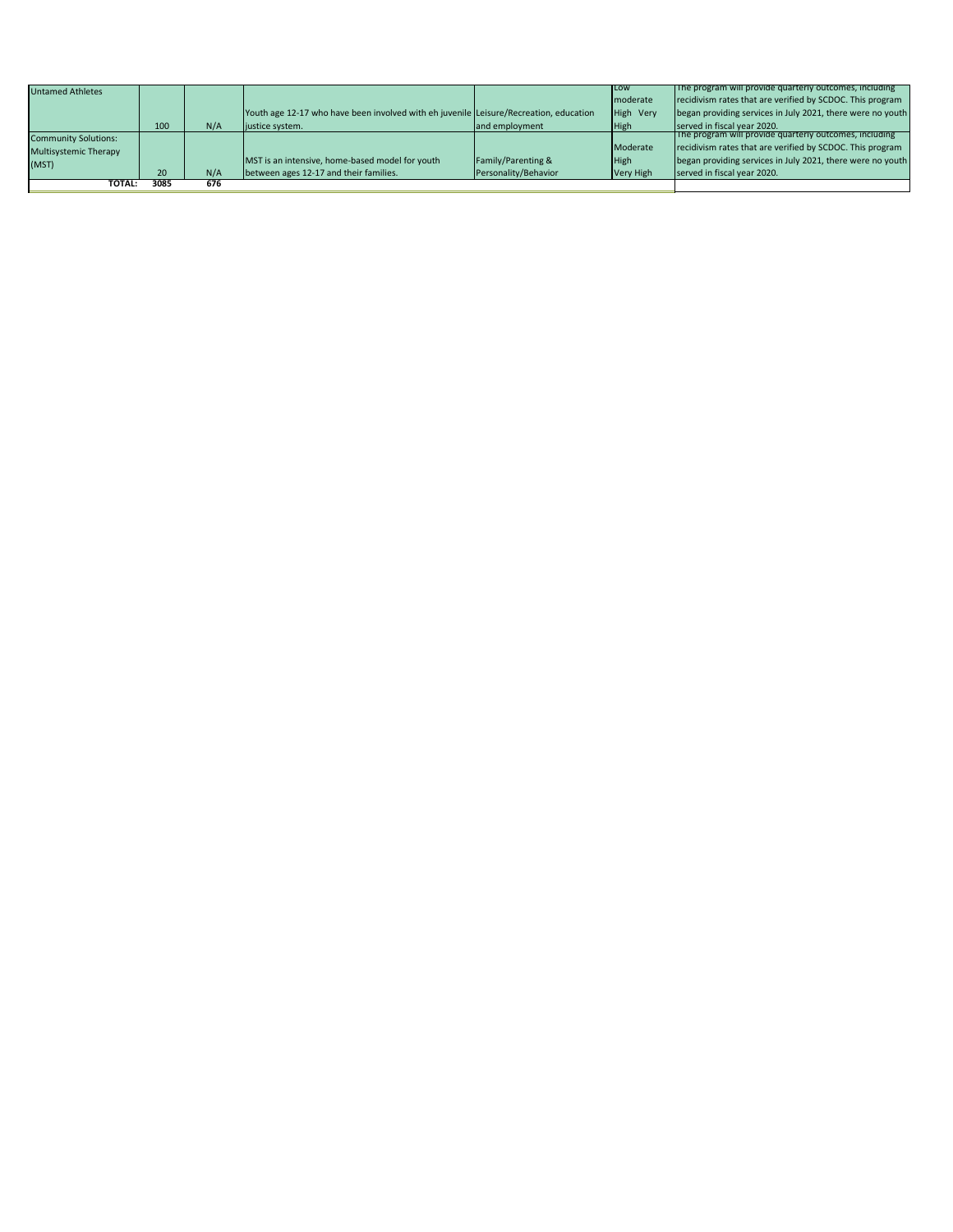2021 Annual JCAB Report<br>Program Data: Table 2<br>INSTRUCTIONS: Please identify the top two needs in your judicial district and provide thorough and complete information regarding these needs. Aligning with K.S.A. 75-7044a(b),

| Program/Service 1:<br>Name of Program/Service                                                                                                                                                               | <b>Brief Description of the Program/Service</b>                                                                                                                                                                                                                                                                                    | Description of Need for the<br>Program/Service                                                                                                                                                                                                                                                                                                                                                                                                                                                                        | Data Supporting the Need for the<br>Program/Service                                                                                                                                                                                                                                                                                                                                                                          | <b>Citations Showing Evidence or Research</b><br><b>Base for Program/Service</b>                                                                                                                                                                                                                                                                                                                                                                                                                                                | <b>ANNUAL Capacity</b><br>(Numbers Only) | <b>Description of</b><br><b>Target Population</b>                                                                                                                                                                                                                                                               | <b>Annual Cost</b><br>(Money amounts<br>only.<br>no words or abbrev.) | <b>Explanation of Cost</b>                                                                                                                                                                                | Notes/Comments                                                                                                                                                     |
|-------------------------------------------------------------------------------------------------------------------------------------------------------------------------------------------------------------|------------------------------------------------------------------------------------------------------------------------------------------------------------------------------------------------------------------------------------------------------------------------------------------------------------------------------------|-----------------------------------------------------------------------------------------------------------------------------------------------------------------------------------------------------------------------------------------------------------------------------------------------------------------------------------------------------------------------------------------------------------------------------------------------------------------------------------------------------------------------|------------------------------------------------------------------------------------------------------------------------------------------------------------------------------------------------------------------------------------------------------------------------------------------------------------------------------------------------------------------------------------------------------------------------------|---------------------------------------------------------------------------------------------------------------------------------------------------------------------------------------------------------------------------------------------------------------------------------------------------------------------------------------------------------------------------------------------------------------------------------------------------------------------------------------------------------------------------------|------------------------------------------|-----------------------------------------------------------------------------------------------------------------------------------------------------------------------------------------------------------------------------------------------------------------------------------------------------------------|-----------------------------------------------------------------------|-----------------------------------------------------------------------------------------------------------------------------------------------------------------------------------------------------------|--------------------------------------------------------------------------------------------------------------------------------------------------------------------|
| <b>Parent Partners Program</b>                                                                                                                                                                              | A program that pairs parents who have<br>experienced having a system involved<br>youth and successfully helped their youth<br>complete services, with a parent who's<br>youth is currently system involved.                                                                                                                        | In fiscal year 2020 JIAC completed a total of<br>1.569 assessments, of these 942 where<br>youth who completed a JIAC assessment for<br>the first time. These are youth who are at<br>different stages in their involvement with<br>the system and who's parents would greatly<br>benefit from a parent partner. This parent<br>partner would provide peer mentoring and<br>support services.                                                                                                                          | There is research supporting peer<br>mentoring and support programs in related implementation. Family Relations, 58,<br>fields including substance abuse, mental<br>health, and pediatrics. There is also growing Ryan, J. P., Marsh, J. C., Testa, M. F., &<br>research supporting parent partner<br>programs in child welfare. This research<br>has revealed an increased participation in<br>services and court hearings. | Nilsen, W. J., Affronti, M. L., & Coombes.<br>M. L. (2009). Veteran parents in child<br>protective services: Theory and<br>520-535.<br>Louderman, R. (2006). Integrating<br>substance abuse treatment and child<br>welfare services: Findings from the Illinois<br>Alcohol and Other Drug Abuse Waiver<br>Demonstration, Social Work Research.<br>30, 95-107.                                                                                                                                                                   | 100-150                                  | Parents who's youth is<br>currently involvement in the<br>correctional system, with<br>priority given to those youth<br>who have had their fist JIAC<br>assessment.                                                                                                                                             | \$200,000.00                                                          | Cost includes equipment, supplies,<br>mileage cost, and three full time staff.                                                                                                                            | Capacity: the effort would include<br>three full time staff with a caseload<br>of about 50 youth.                                                                  |
| Program/Service 2:<br>Name of Program                                                                                                                                                                       | <b>Brief Description of the Program</b>                                                                                                                                                                                                                                                                                            | <b>Description of Need for the</b><br>Program/Service                                                                                                                                                                                                                                                                                                                                                                                                                                                                 | Data Supporting the Need for the Program                                                                                                                                                                                                                                                                                                                                                                                     | <b>Citations Showing Evidence or Research</b><br><b>Base for Program/Service</b>                                                                                                                                                                                                                                                                                                                                                                                                                                                | <b>ANNUAL Capacity</b><br>(Numbers Only) | <b>Description of</b><br><b>Target Population</b>                                                                                                                                                                                                                                                               | <b>Annual Cost</b><br>(Money amounts<br>only,<br>rds or abbr          | <b>Explanation of Cost</b>                                                                                                                                                                                | Notes/Comments                                                                                                                                                     |
| A) Address service gaps,<br>capacity and needs for street<br>connected, homeless and<br>transitional age youth.<br><b>B) Services provided will be</b><br>inclusive of youth advocacy ar<br>parent advocacy | A one stop conglomerate targeting street-<br>connected youth focused on inclusion,<br>reintegration, and harm-reduction<br>strategies that serve children and young<br>adults by decreasing barriers to address<br>their most basic needs in order to allow<br>immediate sustainability and long term<br>success in the community. | At any given time, the number of street<br>connected youth being served through<br>juvenile field services can vary from 0 up to<br>five. Other youth-serving agencies see<br>similar fluid numbers. The commonality is<br>the need for a collaborative effort to create<br>a safe one stop location that youth who are in the 19-20 school year. * Due to COVID,<br>street connected, homeless or transitional<br>age can receive services and resources for<br>successful transition to more sustainable<br>living. | Data shows youth who are under<br>supervision and experience homelessness<br>do so out of situational issues. However,<br>USD 259 has provided data that shows<br>1,440 homeless youth were provide services Collaboration<br>SCDOC used numbers from 19-20 school<br>year in order to get a more accurate picture England: Save the Children.<br>of homeless youth data.                                                    | coren, estner, Rosa Hossain, Jordi Pardo<br>Pardo, Mirella MS Veras, Kabita<br>Chakraborty, Holly Harris, and Anne J.<br>Martin. 2013. Interventions for Promoting<br><b>Reintegration and Reducing Harmful</b><br><b>Behavior and Lifestyles in Street-Connected</b><br>Children and Young People. The Campbell<br>Ennew, Judith. 2000. Street and Working<br>Children: A Guide to Planning. London,<br>West, Andrew. 2003. At the Margins: Street<br>Children in Asia and the Pacific.<br>Washington, D.C.: Asian Development | 200-300                                  | Children, adolescents, and<br>young adults up to age 24 who<br>are homeless, street connected<br>or transition age in insecure<br>living situations, unable to<br>meet basic needs and having a<br>fundamental lack of life skills<br>with their most meaningful<br>social connections being on the<br>streets. | \$500,000.00                                                          | <b>Cost inclusive of facility</b><br>rental/mortgage, utilities, equipment,<br>supplies, incentives (food, recreational<br>items, self-care items, clothing), three<br>full time & three part time staff. | Capacity: a focused effort on<br>racking numbers for this population<br>will be made to confirm the annual<br>capacity for this program.<br>Anticipated ADP of 10. |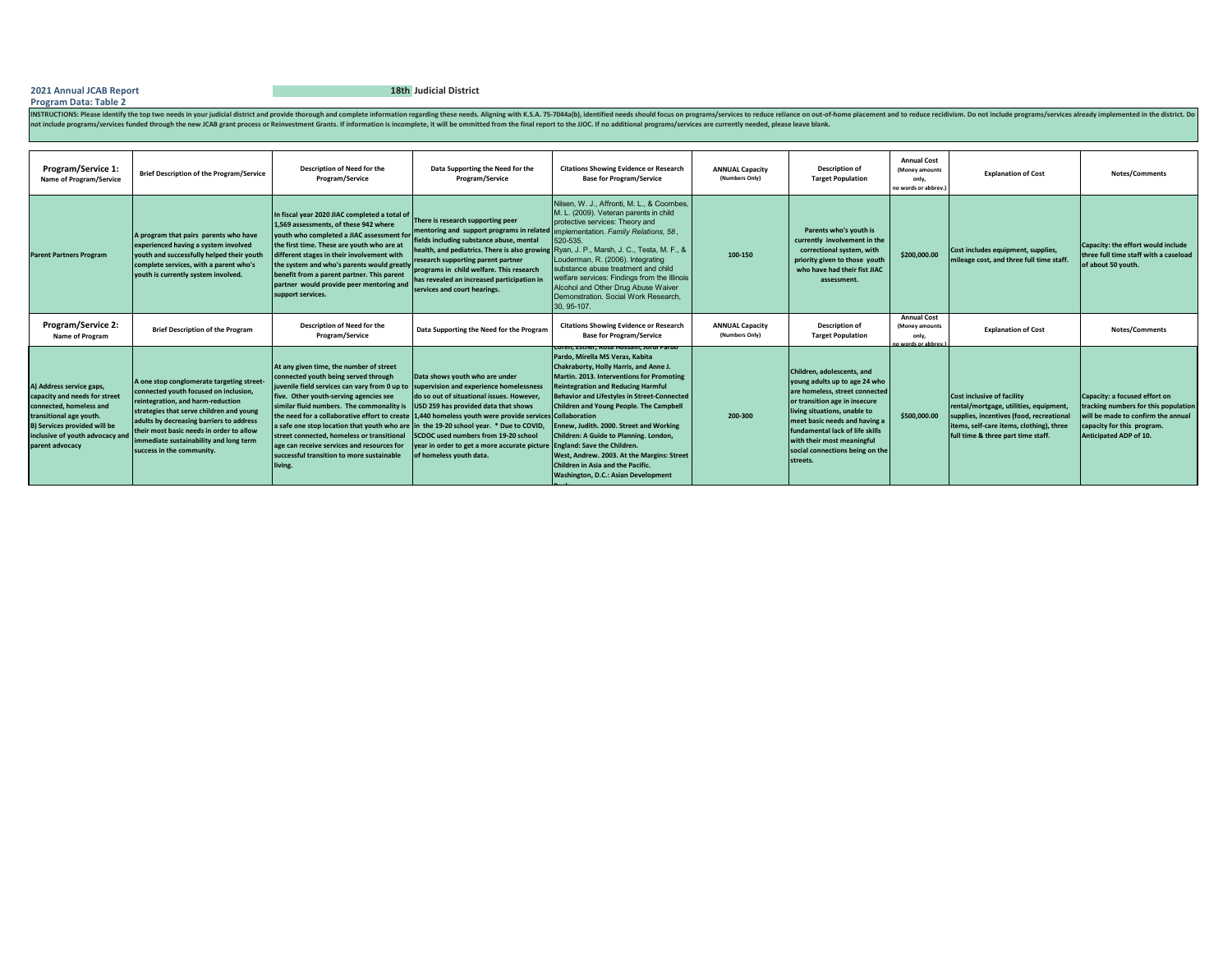## Please enter any footnotes, remarks, additional research citations, and/or comments belo

|                                | Youth Data Table 1: additional information |                                                                                |                                |        |    |    |    |     |
|--------------------------------|--------------------------------------------|--------------------------------------------------------------------------------|--------------------------------|--------|----|----|----|-----|
|                                |                                            |                                                                                | <b>2020 Annual JCAB Report</b> |        |    |    |    |     |
| 147                            | 24                                         | 171                                                                            | $1*$                           | $1***$ |    | 73 | 18 | 91  |
|                                |                                            | *1 Male: Placed at Pathways (sex offender and victim are in the home)          |                                |        |    |    |    |     |
|                                |                                            | ** 1 Female: Placed at Pathways (youth was kicked out of her apartment and was |                                |        |    |    |    |     |
|                                |                                            |                                                                                |                                |        |    |    |    |     |
|                                |                                            |                                                                                | <b>2019 Annual JCAB Report</b> |        |    |    |    |     |
| 174                            | 31                                         | 205                                                                            | 5                              | Ω      | 5  | 67 | 26 | 93  |
|                                |                                            |                                                                                |                                |        |    |    |    |     |
|                                |                                            |                                                                                | <b>2018 Annual JCAB Report</b> |        |    |    |    |     |
| 193                            | 30                                         | 223                                                                            | 10                             | n      | 10 | 83 | 21 | 104 |
|                                |                                            |                                                                                |                                |        |    |    |    |     |
| <b>2017 Annual JCAB Report</b> |                                            |                                                                                |                                |        |    |    |    |     |
| 240                            | 33                                         | 273                                                                            | 29                             |        | 31 | 96 | 41 | 137 |

| Youth Data Table 2: additional information |  |  |  |  |  |  |
|--------------------------------------------|--|--|--|--|--|--|
| <b>2020 Annual JCAB Report</b>             |  |  |  |  |  |  |
|                                            |  |  |  |  |  |  |
|                                            |  |  |  |  |  |  |

| <b>2019 Annual JCAB Report</b> |  |  |  |  |  |  |  |  |  |
|--------------------------------|--|--|--|--|--|--|--|--|--|
|                                |  |  |  |  |  |  |  |  |  |
|                                |  |  |  |  |  |  |  |  |  |

**These number only include ISP, CM and court services. IIP does not track crossover youth.** 

**\*2018 & 2017 did not include crossover youth data.**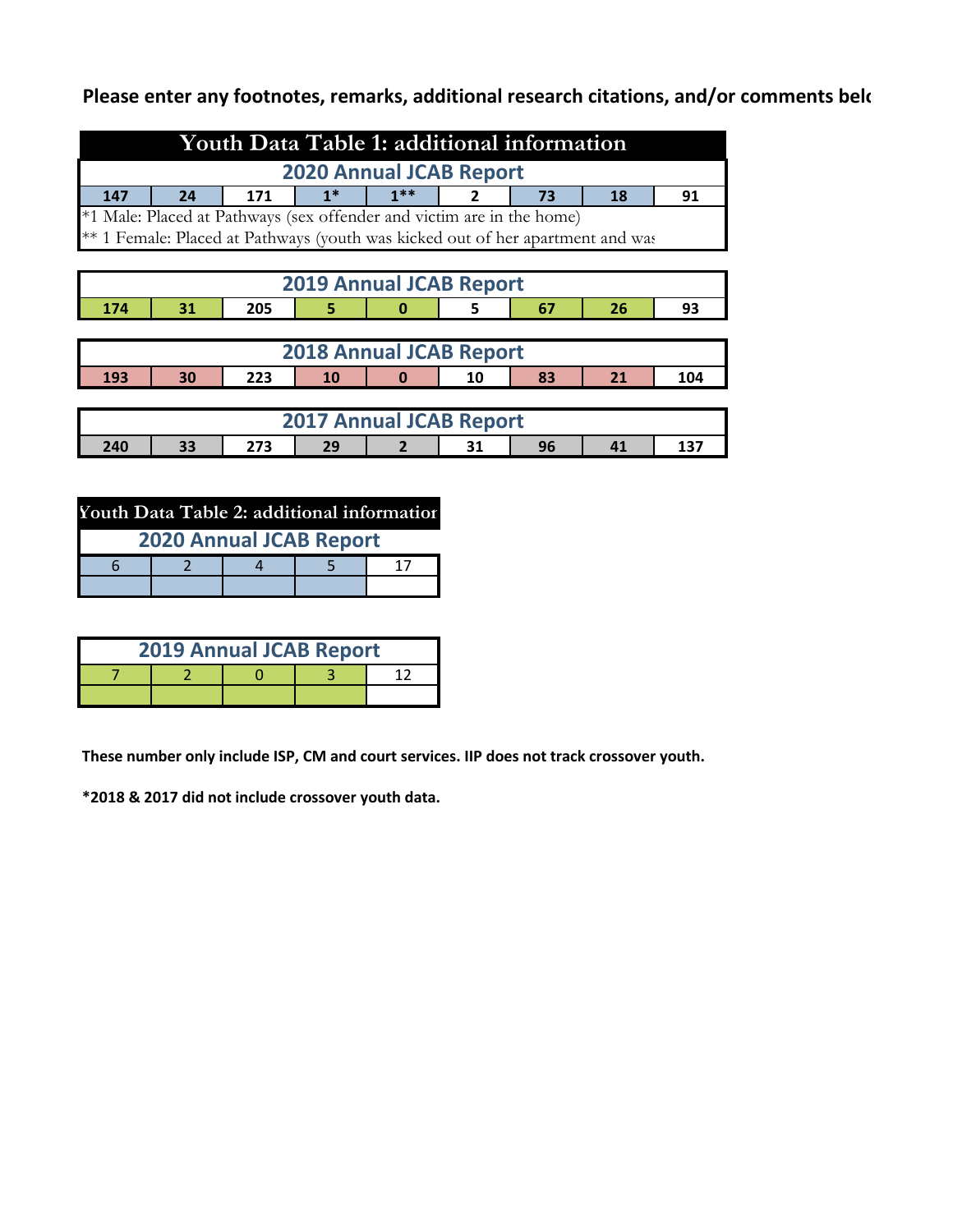### **Youth Data Table 3: additional information**

| <b>2020 Annual JCAB Report</b> |    |    |  |  |  |  |  |  |
|--------------------------------|----|----|--|--|--|--|--|--|
| Low Risk                       | 16 |    |  |  |  |  |  |  |
| erate Risk                     | 79 | 16 |  |  |  |  |  |  |
| <b>High Risk</b>               | 52 |    |  |  |  |  |  |  |

Of the 16 youth currently listed as low risk 4 had an initial YLS/CMI of low. All four are sex offenders. The

| <b>2019 Annual JCAB Report</b> |                              |    |  |  |    |    |  |  |  |
|--------------------------------|------------------------------|----|--|--|----|----|--|--|--|
| Low Risk                       | 25                           |    |  |  |    |    |  |  |  |
| erate Risk                     | 87                           | 10 |  |  | 54 | 23 |  |  |  |
|                                | <b>High Risk</b><br>62<br>18 |    |  |  |    |    |  |  |  |

Of those 28 youth (25 male & 3 female) currently listed as low risk only 3 had an initial YLS/CMI of low. All three are sex offenders. The remaining 25 youth reassessed to low after an initial YLS/CMI of moderate or high risk.

| <b>2018 Annual JCAB Report</b> |                 |    |  |  |  |    |  |  |  |
|--------------------------------|-----------------|----|--|--|--|----|--|--|--|
| Low Risk                       | 34<br><b>10</b> |    |  |  |  |    |  |  |  |
| erate Risk                     | 123             | 15 |  |  |  | 18 |  |  |  |
| <b>High Risk</b>               | 36<br>1 フ       |    |  |  |  |    |  |  |  |

| <b>2017 Annual JCAB Report</b> |          |    |  |  |  |    |  |  |
|--------------------------------|----------|----|--|--|--|----|--|--|
| Low Risk                       | 22<br>23 |    |  |  |  |    |  |  |
| erate Risk                     | 170      | 25 |  |  |  | 29 |  |  |
| <b>High Risk</b>               | 48       |    |  |  |  |    |  |  |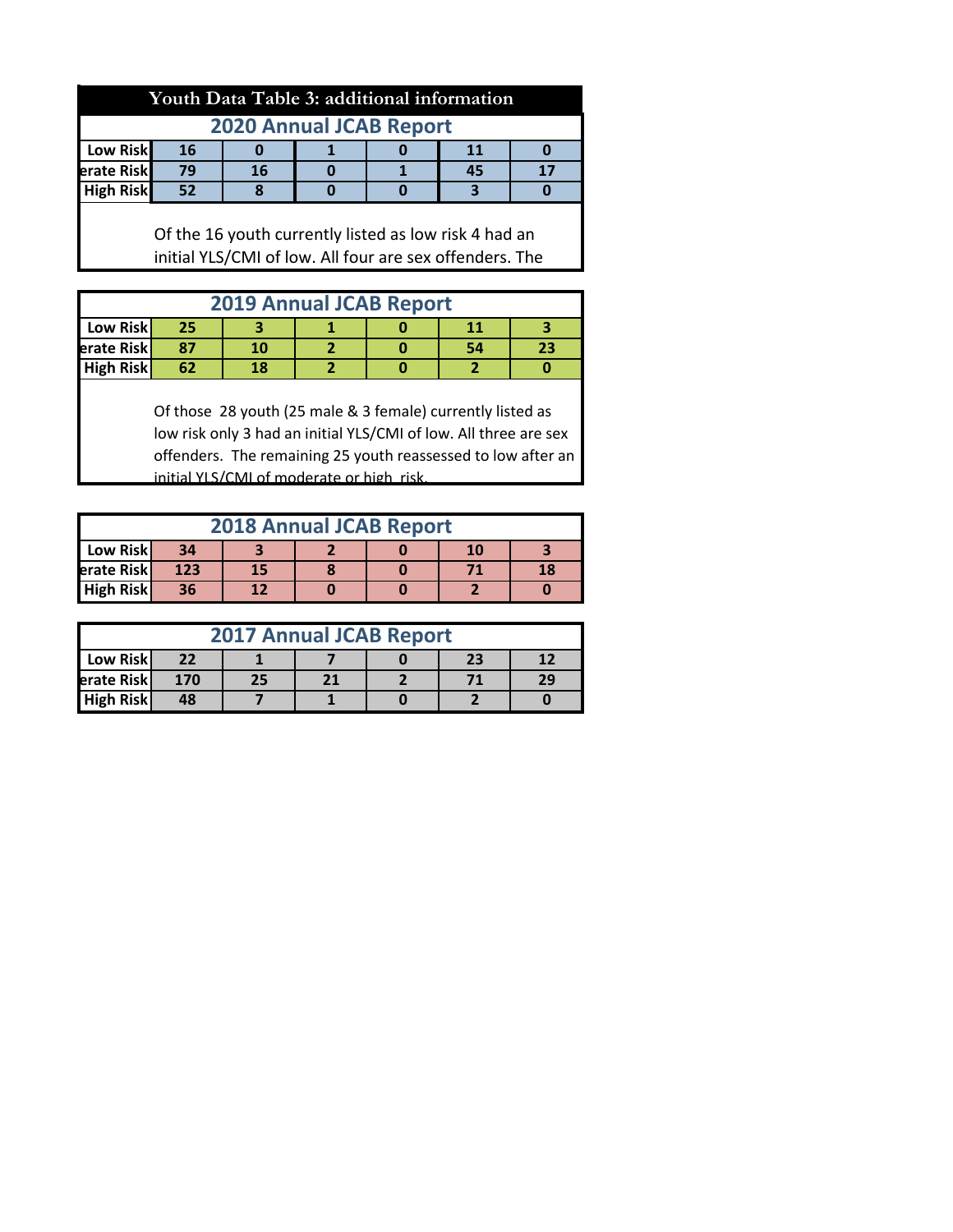|                                                                                                                                                                                                                    | Program Data Table 1: additional information                                                                                                                                                                                                                                                                                                |                                                                                                                                                                                                                                                                                                                                                                                                                                                      |                                                                                                                                                                                                                                                                                                   |                                                                                                                                                                                                                                                                                                                                                                                                                                                                    |                                             |                                                                                                                                                                                                             |                                                                    |                                                                                                                                                                                                                        |                                                                                                                                                                      |
|--------------------------------------------------------------------------------------------------------------------------------------------------------------------------------------------------------------------|---------------------------------------------------------------------------------------------------------------------------------------------------------------------------------------------------------------------------------------------------------------------------------------------------------------------------------------------|------------------------------------------------------------------------------------------------------------------------------------------------------------------------------------------------------------------------------------------------------------------------------------------------------------------------------------------------------------------------------------------------------------------------------------------------------|---------------------------------------------------------------------------------------------------------------------------------------------------------------------------------------------------------------------------------------------------------------------------------------------------|--------------------------------------------------------------------------------------------------------------------------------------------------------------------------------------------------------------------------------------------------------------------------------------------------------------------------------------------------------------------------------------------------------------------------------------------------------------------|---------------------------------------------|-------------------------------------------------------------------------------------------------------------------------------------------------------------------------------------------------------------|--------------------------------------------------------------------|------------------------------------------------------------------------------------------------------------------------------------------------------------------------------------------------------------------------|----------------------------------------------------------------------------------------------------------------------------------------------------------------------|
| <b>2020 Annual JCAB Report</b>                                                                                                                                                                                     |                                                                                                                                                                                                                                                                                                                                             |                                                                                                                                                                                                                                                                                                                                                                                                                                                      |                                                                                                                                                                                                                                                                                                   |                                                                                                                                                                                                                                                                                                                                                                                                                                                                    |                                             |                                                                                                                                                                                                             |                                                                    |                                                                                                                                                                                                                        |                                                                                                                                                                      |
| Program/Service<br>$\mathbf{1}$ :<br>Name of<br>Program/Service                                                                                                                                                    | <b>Brief Description of the</b><br>Program/Service                                                                                                                                                                                                                                                                                          | <b>Description of Need for the</b><br>Program/Service                                                                                                                                                                                                                                                                                                                                                                                                | Data Supporting the<br>Need for the<br>Program/Service                                                                                                                                                                                                                                            | <b>Citations Showing Evidence or</b><br><b>Research Base for</b><br>Program/Service                                                                                                                                                                                                                                                                                                                                                                                | <b>ANNUAL</b><br>Capacity<br>(Numbers Only) | <b>Description of</b><br><b>Target</b><br>Population                                                                                                                                                        | <b>Annual Cost</b><br>(Money amounts only,<br>no words or abbrev.) | Explanation<br>of Cost                                                                                                                                                                                                 | Notes/Comm<br>ents                                                                                                                                                   |
| A) Address service gaps,<br>capacity and needs for<br>street connected,<br>homeless and<br>transitional age youth.<br><b>B) Services provided</b><br>will be inclusive of<br>youth advocacy and<br>parent advocacy | A one stop conglomerate<br>targeting street-connected<br>youth focused on inclusion,<br>reintegration, and harm-<br>reduction strategies that serve<br>children and young adults by<br>decreasing barriers to address<br>their most basic needs in order<br>to allow immediate<br>sustainability and long term<br>success in the community. | At any given time, the number<br>of street connected youth being Data shows youth who<br>served through juvenile field<br>services can vary from 0 up to<br>five. Other youth-serving<br>agencies see similar fluid<br>numbers. The commonality is<br>the need for a collaborative<br>effort to create a safe one stop<br>location that youth who are<br>street connected, homeless or<br>transitional age can receive<br>services and resources for | are under supervision<br>and experience<br>homelessness do so out<br>of situational issues.<br>However, USD 259 has<br>provided data that<br>shows 1,440 homeless<br>youth were provide<br>services in the 19-20<br>school year.                                                                  | Coren, Esther, Rosa Hossain,<br>Jordi Pardo Pardo, Mirella MS<br>Veras, Kabita Chakraborty, Holly<br>Harris, and Anne J. Martin.<br>2013. Interventions for<br><b>Promoting Reintegration and</b><br><b>Reducing Harmful Behavior and</b><br><b>Lifestyles in Street-Connected</b><br>Children and Young People. The<br><b>Campbell Collaboration</b><br>Ennew, Judith. 2000. Street and<br><b>Working Children: A Guide to</b><br>Planning, London, England: Save | 200-300                                     | Children,<br>adolescents.<br>and young<br>adults up to age<br>24 who are<br>homeless.<br>street<br>connected or<br>transition age in<br>insecure living<br>situations.<br>unable to meet<br>basic needs and | \$500,000.00                                                       | Cost inclusive Capacity: a<br>of facility<br>rental/mortga on tracking<br>ge, utilities,<br>equipment,<br>supplies,<br>incentives<br>(food,<br>recreational<br>items, self-<br>care items.<br>clothing),<br>three full | focused effort<br>numbers for<br>this<br>population<br>will be made<br>to confirm<br>the annual<br>capacity for<br>this program.<br><b>Anticipated</b><br>ADP of 10. |
| <b>Program/Service</b><br>2:<br>Name of Program                                                                                                                                                                    | <b>Brief Description of the</b><br>Program                                                                                                                                                                                                                                                                                                  | <b>Description of Need for the</b><br>Program/Service                                                                                                                                                                                                                                                                                                                                                                                                | Data Supporting the<br>Need for the Program                                                                                                                                                                                                                                                       | <b>Citations Showing Evidence or</b><br><b>Research Base for</b><br>Program/Service                                                                                                                                                                                                                                                                                                                                                                                | <b>ANNUAL</b><br>Capacity<br>(Numbers Only) | <b>Description of</b><br><b>Target</b><br>Population                                                                                                                                                        | <b>Annual Cost</b><br>(Money amounts only,<br>no words or abbrev.) | Explanation<br>of Cost                                                                                                                                                                                                 | Notes/Comm<br>ents                                                                                                                                                   |
| <b>Day Treatment Services</b>                                                                                                                                                                                      | Provide evidenced based<br>programing focused on<br>identified needs and<br>connecting youth to prevention<br>and treatment programs<br>existent in the community to<br>create a continuum of<br>programs focused on meeting<br>the unique needs of this<br>population.                                                                     | Providing a location that youth<br>can receive treatment services<br>will result in the further<br>reductions in serious criminal<br>conduct throughout Sedgwick<br>County.                                                                                                                                                                                                                                                                          | The census or youth in<br>out-of-home placement<br>as of 7/31/20 showed 2<br>vouth. The number of<br>vouth under<br>supervision in Sedgwick<br>County was at 171.<br><b>These combined</b><br>populations underscore<br>the ultimate need for a<br>day reporting program<br>o adoguatoly most the | <b>Washington State Institute on</b><br><b>Public Policy rated effect</b><br>coordination of services. Crime<br><b>Solution Promising.</b>                                                                                                                                                                                                                                                                                                                         | 150-200                                     | <b>Moderate-High</b><br><b>Risk Youth</b>                                                                                                                                                                   | \$9,356 per year                                                   | The cost for<br>covers staff.<br>equipment,<br>and supplies<br>to provide<br>treatment<br>services.                                                                                                                    |                                                                                                                                                                      |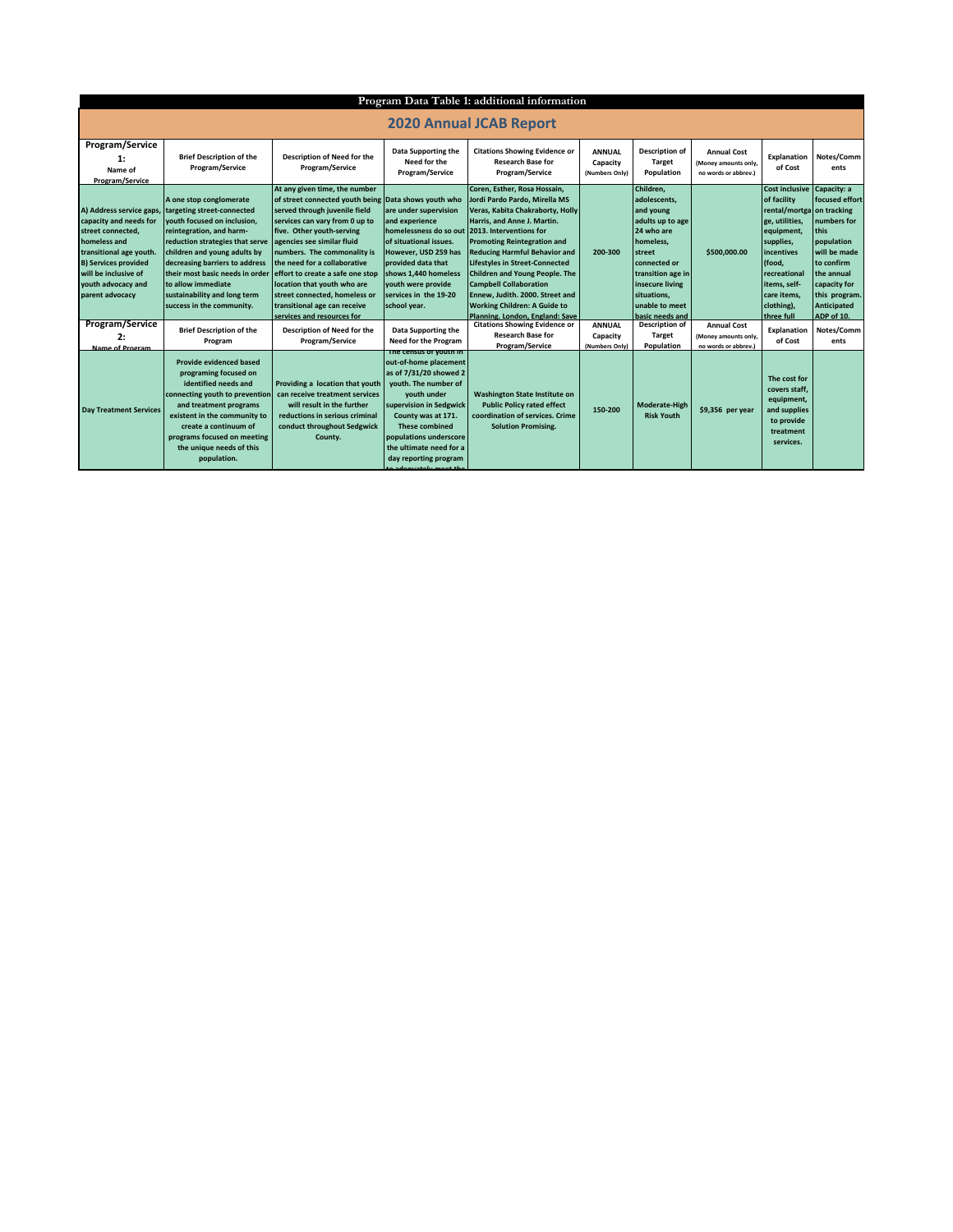|                                                                            | <b>2019 Annual JCAB Report</b>                                                                                                                                                                                                     |                                                                                                                                                                                                                                                                                                                      |                                                                                                                                                                                                                                                                                                                                                                                             |                                                                                                                                                                                                                                                                                                                                                                                                                                                                                         |                                             |                                                                                                                                                                                                                                          |                                                                    |                                                                                                                                                                                               |                                                                                                                                                                                    |
|----------------------------------------------------------------------------|------------------------------------------------------------------------------------------------------------------------------------------------------------------------------------------------------------------------------------|----------------------------------------------------------------------------------------------------------------------------------------------------------------------------------------------------------------------------------------------------------------------------------------------------------------------|---------------------------------------------------------------------------------------------------------------------------------------------------------------------------------------------------------------------------------------------------------------------------------------------------------------------------------------------------------------------------------------------|-----------------------------------------------------------------------------------------------------------------------------------------------------------------------------------------------------------------------------------------------------------------------------------------------------------------------------------------------------------------------------------------------------------------------------------------------------------------------------------------|---------------------------------------------|------------------------------------------------------------------------------------------------------------------------------------------------------------------------------------------------------------------------------------------|--------------------------------------------------------------------|-----------------------------------------------------------------------------------------------------------------------------------------------------------------------------------------------|------------------------------------------------------------------------------------------------------------------------------------------------------------------------------------|
| Program/Service<br>1:                                                      | <b>Brief Description of the</b><br>Program/Service                                                                                                                                                                                 | Description of Need for the<br>Program/Service                                                                                                                                                                                                                                                                       | Data Supporting the<br>Need for the<br>Program/Service                                                                                                                                                                                                                                                                                                                                      | <b>Citations Showing Evidence or</b><br><b>Research Base for</b><br>Program/Service                                                                                                                                                                                                                                                                                                                                                                                                     | <b>ANNUAL</b><br>Capacity<br>(Numbers Only) | <b>Description of</b><br><b>Target</b><br>Population                                                                                                                                                                                     | <b>Annual Cost</b><br>(Money amounts only,<br>no words or abbrev.) | Explanation<br>of Cost                                                                                                                                                                        | Notes/Comm<br>ents                                                                                                                                                                 |
| <b>Education &amp;</b><br><b>Employment</b>                                | 1:1 or small group on-site<br>tutoring, study skill<br>development, homework<br>assistance, and/or GED work.<br>1:1 or small group on-site job<br>skills training/OWDS. 1:1<br>community job<br>search/application assistance.     | <b>SCDOC</b> has identified<br>approximately 163 youth<br>between the ages of 10 and 18<br>that have been identified in<br>need of additional educational<br>services.<br>In addition there are<br>approximately 163 youth<br>between the ages of 16 and 23<br>that need offender workforce<br>development services. | 92% of youth referred<br>to our Evening<br><b>Reporting Center (FY19</b><br>scored Moderate (49%)<br>or High (43%) on the<br>YLS/CMI<br><b>Education/Employmen</b><br>domain.                                                                                                                                                                                                               | Katsiyannis, A., Ryan, J.B.,<br>Zhang, D., & Spann, A. (2008).<br>'Juvenile Delinguency and<br>Recidivism: The Impact of<br>Academic Achievement,"<br><b>Reading &amp; Writing Quarterly</b><br>24(2), 177-196.<br>2006 Annual Report to the<br><b>Florida Department of</b><br><b>Education: Juvenile Justice</b><br><b>Educational Enhancement</b><br>Program(Vol. 5, Rep.). (2006).<br>Retrieved July 30, 2019, from<br>http://criminology.fsu.edu/wp-<br>content/uploads/Education- | 40-50                                       | Youth scoring<br>moderate-, high-<br>or very high-<br>risk on the<br>YLS/CMI, scoring<br>Moderate or<br>High on the<br>Education/Empl<br>oyment domain                                                                                   | \$0.00                                                             | SCDOC will<br>utilize existing<br>positions to<br>provide<br>education ar<br>employment<br>resources.                                                                                         | SCDO will<br>use 4 current<br>positions to<br>focus on<br>education<br>and<br>employment<br>These<br>positions will<br>implement<br>Orion VIP<br>Program,<br>Offender<br>Workforce |
| Program/Service<br>2:<br>Name of<br>Program/Service                        | <b>Brief Description of the</b><br>Program                                                                                                                                                                                         | Description of Need for the<br>Program/Service                                                                                                                                                                                                                                                                       | Data Supporting the<br><b>Need for the Program</b>                                                                                                                                                                                                                                                                                                                                          | <b>Citations Showing Evidence or</b><br><b>Research Base for</b><br>Program/Service                                                                                                                                                                                                                                                                                                                                                                                                     | <b>ANNUAL</b><br>Capacity<br>(Numbers Only) | <b>Description of</b><br><b>Target</b><br>Population                                                                                                                                                                                     | <b>Annual Cost</b><br>(Money amounts only)<br>no words or abbrev.) | Explanation<br>of Cost                                                                                                                                                                        | Notes/Comm<br>ents                                                                                                                                                                 |
| <b>Family Support Services</b>                                             | Family assessment and<br>engagement specialist that wil<br>connect families to programs<br>as needed.                                                                                                                              | MST ended in May of 2019 due<br>to criteria excluding the<br>majority of the youth being<br>referred because of the need<br>for additional services.                                                                                                                                                                 | <b>Based on the latest</b><br>information from KDOC<br>41% of youth who were<br>administered the<br>YLS/CMI assessment<br>indicated difficulty<br>controlling behavioral,<br>37% reported<br>inconsistent parenting,<br>and 33% reported poor<br>relations/father-child                                                                                                                     | The Crime Solutions website of<br>the Office of Justice Programs<br>cites some 85 programs<br>designed to address family<br>support. JFS is adding a family<br>support specialist to facilitate<br>and improve use of the existing<br>evidence-based practices<br>offered in the Evening Reporting<br>Program.                                                                                                                                                                          | 40-50                                       | Youth scoring<br>moderate-, high<br>or very high-<br>risk on the<br>YLS/CMI, scoring<br>Moderate or<br>High on the<br>family domain.                                                                                                     | \$0.00                                                             | SCDOC will<br>utilize existing<br>positions to<br>provide family<br>support<br>services.                                                                                                      | SCDOC will<br>utilize 3 ERC<br>positions to<br>address<br>family<br>support<br>services and<br>develop a<br>program<br>that will                                                   |
| Program/Service<br>3:<br>Name of<br>Program/Service                        | <b>Brief Description of the</b><br>Program                                                                                                                                                                                         | Description of Need for the<br>Program/Service                                                                                                                                                                                                                                                                       | Data Supporting the<br><b>Need for the Program</b>                                                                                                                                                                                                                                                                                                                                          | <b>Citations Showing Evidence or</b><br><b>Research Base for</b><br>Program/Service                                                                                                                                                                                                                                                                                                                                                                                                     | <b>ANNUAL</b><br>Capacity<br>(Numbers Only) | <b>Description of</b><br><b>Target</b><br>Population                                                                                                                                                                                     | <b>Annual Cost</b><br>(Money amounts only)<br>no words or abbrev.) | Explanation<br>of Cost                                                                                                                                                                        | Notes/Comm<br>ents                                                                                                                                                                 |
| <b>Crossover Youth</b><br><b>Practice Model System</b><br><b>Navigator</b> | Position forcused on crossover<br>youth practice model<br>coordinating staffings<br>(including CINC/JO staffings),<br>completing 30 day follow up,<br>data collection and facilitating<br>monthly oversight committee<br>meetings. | The local efforts previously<br>included this position but due<br>to funding it was dissolved. It<br>has been identified by the<br>current Kansas Oversight<br>Committee that this position is<br>intregal to the efforts and<br>without the position many of<br>the processes are not occurring.                    | <b>Sedgwick County has</b><br>been working on efforts<br>since 2010 ("Hard to<br>Place Youth") and has<br>been progressive in<br>addressing this issue<br>using the Georgetown<br>model. KDOC-JS has<br>identified a FY20 focus<br>for CYPM. Towards a<br>combined goal with the<br>state, Sedgwick County<br>plans to reinvigorate<br>efforts by reinstating a<br><b>System Navigator.</b> | Herz, D. C., Ryan, J. P., & Bilchik,<br>S. (2010). Challenges Facing<br><b>Crossover Youth: An</b><br><b>Examination of Juvenile-Justice</b><br><b>Decision Making and</b><br><b>Recidivism. Family Court</b><br>Review, 48(2), 305-321.<br>doi:10.1111/j.1744-<br>1617.2010.01312.x                                                                                                                                                                                                    | $30 - 40$                                   | outnin<br>with Family<br>Preservation<br>Services with<br>the state<br>contracted<br>provider are at<br>an elevated risk<br>of out of home<br>placement in<br>the juvenile<br>justice system.<br>The focus<br>includes youth<br>who have | \$60,000.00                                                        | yster<br>Navigator<br>position with<br>salary and<br>benefits.<br>(Kansas<br>Juvenile<br>Justice<br>Oversight<br>Committee<br>Reinvestmen<br>Plan -<br>\$5,000,000<br>Sedgwick<br>County JCAB | Sedgwick<br>County has<br>been a<br>leader in the<br>state for the<br>Georgetown<br>Model. The<br>Navigator<br>position<br>supports the<br>local and<br>state efforts.             |

| <b>2018 Annual JCAB Report</b>                               |                                                                                                                          |                                                                          |                                                         |                                                      |                   |                                                                                                                |  |  |  |
|--------------------------------------------------------------|--------------------------------------------------------------------------------------------------------------------------|--------------------------------------------------------------------------|---------------------------------------------------------|------------------------------------------------------|-------------------|----------------------------------------------------------------------------------------------------------------|--|--|--|
| Table 2: Programs Needs in Your Judicial District            |                                                                                                                          |                                                                          |                                                         |                                                      |                   |                                                                                                                |  |  |  |
| Program Name                                                 | Research<br>Target Population, Including Risk Levels Targeted<br>YLS/CMI Domains<br>Annual Cost*<br>Capacity<br>Citation |                                                                          |                                                         |                                                      |                   |                                                                                                                |  |  |  |
| Multisystemic Therapy<br>(MST)                               | $40 - 44$                                                                                                                | Moderate-High Risk Youth                                                 | Anti-Social Cognition/<br>Family/Personality/Associates | wasmngton<br>State Institute<br>on Public<br>$n + 1$ | \$7,834 per youth | New Recommended EBP - Costs<br>shown are estimates from WSIPP,<br>fully loaded with all indirect. In first     |  |  |  |
| Seeking Safety                                               | 150-200                                                                                                                  | Moderate-High Risk Youth                                                 | Substance Abuse/ Gender<br>Specific                     | Crime Solutions<br>- Promising                       | \$391 per youth   | New Recommended EBP - In first<br>year. Implemented as of May 2018                                             |  |  |  |
| Trauma Focused-<br>Cognitive Behaviroal<br>Therapy (TF-CBT)  | 150-200                                                                                                                  | Moderate-High Risk Youth                                                 | Anti-Social Cognition/ Family                           | Crime Solutions<br>- Effective                       | \$334 per youth   | New Recommended EBP - In<br>process of implementation.                                                         |  |  |  |
| Crossover Youth Practice<br>Model (CYPM)                     | 35                                                                                                                       | Youth in both JJ and welfare systems or at risk to be in both<br>systems | All                                                     | Center tor<br>Juvenile Justice<br>Reform,            |                   | On-going Practice Model                                                                                        |  |  |  |
| AMIkids Community-<br><b>Based Day Treatment</b><br>Services | 150-200                                                                                                                  | Moderate-High Risk Youth                                                 | Anti-Social Cognition                                   | wasmngton<br>State Institute<br>on Public            | \$9356 per youth  | A continuted focus for Sedgwick<br>County is a Day Treatment Program.<br>An Evening Treatment Program is in    |  |  |  |
| In House Drug/Alcohol<br>Treatment                           | 150-200                                                                                                                  | Moderate-High Risk Youth                                                 | Substance Abuse                                         | Wasmigton<br>State Institute<br>on Public            |                   | This service will ensure that juvenile<br>justice youth who cannot otherwise<br>access services will have this |  |  |  |
| Specialized Court<br>Processing                              | 300-500                                                                                                                  | All juvenile justice youth                                               | All                                                     | Required by KS<br>SB367                              |                   | New Program Focused on SB367<br>case length standards and further<br>standards for detention and release.      |  |  |  |
| Aggression Replacement<br>Training                           | 150-200                                                                                                                  | Moderate-High Risk Youth                                                 | Anti-Social Cognition                                   | Washington<br>State Institute<br>on Pulic Policy     | \$745 per youth   | This is an evidence-based proven<br>program that returns \$10.85 in<br>benefits for every treatment dollar.    |  |  |  |